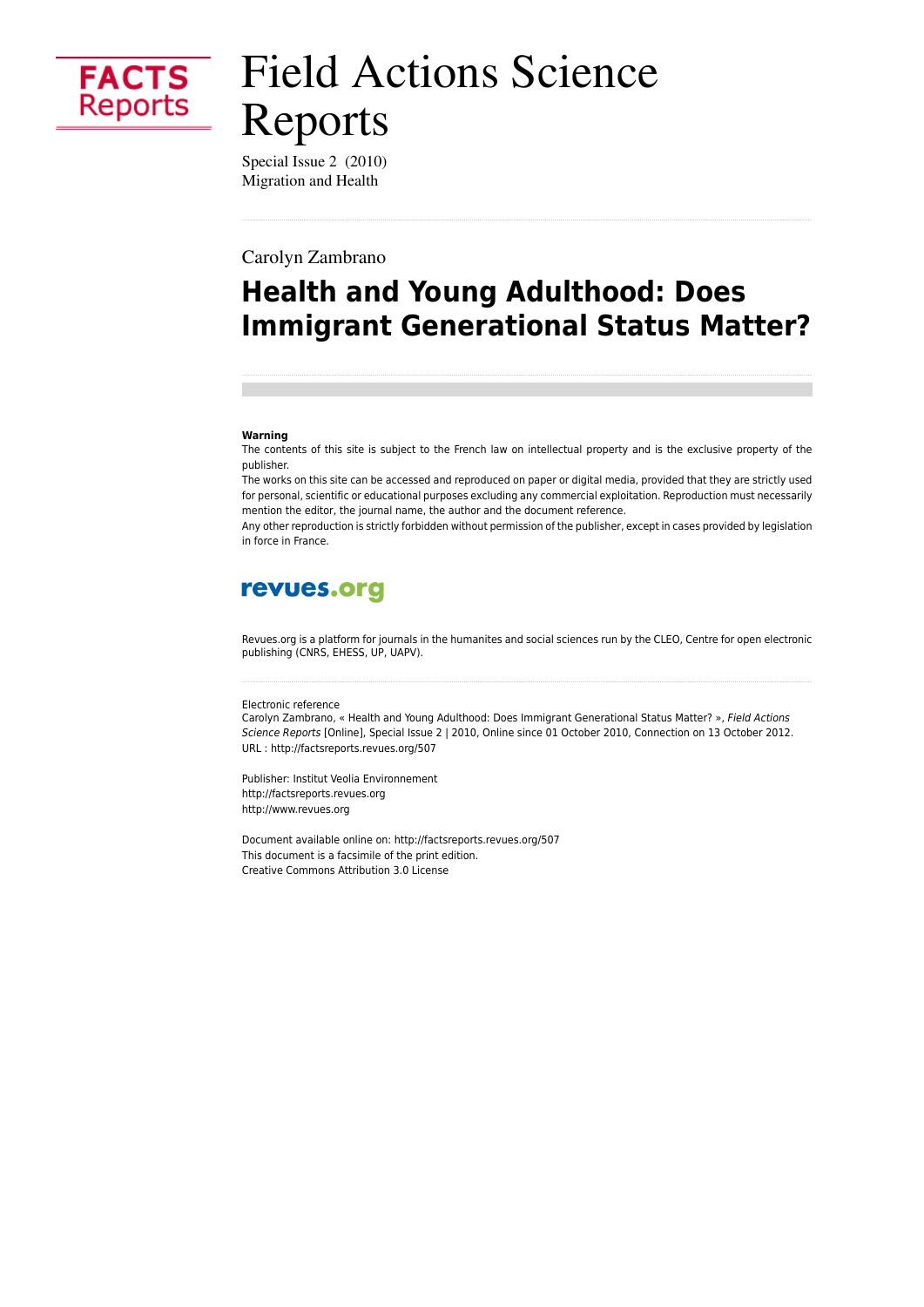

### Health and Young Adulthood: Does Immigrant Generational Status Matter?

#### **C. Zambrano**

Department of Sociology, University of California, Irvine

Abstract. A substantial body of research in international migration focuses on the "immigrant health paradox" and the health benefits immigrants may experience because of it. Less examined are the health outcomes of immigrants' children and later generations. Will the protective health benefit apply to child migrants and the children of immigrants? Will it endure as they transition to adulthood? Using two waves of data from the National Longitudinal Study of Adolescent Health, I examine the differences in health outcomes among young immigrants (1.5 generation), children of immigrants (2<sup>nd</sup> generation), and native-born adolescents with nativeborn parents ( $3<sup>rd</sup>$  generation+). Self-reported health serves to measure health outcomes. I find that both Hispanic respondents and Hispanic second-generation respondents are more likely to report poor health.

Keywords. Immigrant health paradox, Hispanic, generation, adolescence, downward assimilation.

#### 1 Introduction

International migration scholarship examines many facets of the immigration phenomenon, including who migrates, for what reasons, and how immigrants fare once they arrive in the United States. One facet of immigrant life that is studied is health and how health outcomes, behaviors, and the prevalence of disease change as immigrants remain in the United States. Frequently studied health behaviors include occurrence and frequency of physical exercise (Gordon-Larsen *et al*. 1999), patterns of tobacco and alcohol use (Lopez-Gonzalez *et al*. 2005), and chronic ailments (Escarce *et al*. 2006).

Beyond interest in particular health conditions, many scholars have devoted effort to analyzing and explaining the immigrant "epidemiological paradox" (Markides and Coreil 1986; Rumbaut 1999; Harris 1999; Escarce et. al. 2006; Read *et al*. 2005a; Palloni and Arias 2004; Smith and Bradshaw 2006). This is the finding that certain immigrant groups have better health outcomes and lower rates of morbidity and mortality than native-born, non-Hispanic white populations. These immigrant groups tend to have less education and to be of a lower socioeconomic status than non-Hispanic whites, and have less access to health care services. Therefore, it is expected that these immigrants would have higher mortality rates and poorer general health.

Numerous studies of the epidemiological paradox were conducted with adult immigrants and focused on the impact of time spent in the United States on migrants' health outcomes (Read *et al*. 2005a; Palloni and Arias 2004; Smith and Bradshaw 2006; Weeks and Rumbaut 1991). My study will build on existing research about immigrant health in the United

States and research that utilizes the Longitudinal Study of Adolescent Health (Add Health). First, I hypothesize that the first generation will have the greatest health advantage. Second, I hypothesize that the first generation will see a decrease in their positive self-reported health outcomes and an increase in excess weight by Wave III. And third, I hypothesize that the benefits that immigration seems to provide will decrease with each further generation.

Previous studies utilizing Add Health have focused on obesity (Popkin and Udry 1998; Gordon-Larsen *et al*. 1999). Further research utilizing Add Health finds that second- and third-generation Hispanic adolescents are more likely to be obese when compared to the first generation of Hispanic immigrants. Scholars also find that as adolescents age, their health and access to health care decrease, while risky behaviors increase (Harris *et al*. 2006).

Several theories attempt to explain the immigrant paradox (Acevedo-Garcia and Bates 2008). The data artifact theory asserts that a paradox does not exist and that the unusually low rates of mortality or morbidity are due to misreported data. The selectivity argument focuses on the immigrants themselves and argues that any health advantages that exist are due to immigrant self-selection; only the healthiest people immigrate. The sociocultural explanation focuses on the aspects of immigrant families and communities that may positively affect health or the health behaviors and beliefs immigrants may bring with them to the United States. In this paper, I address the immigrant health paradox by applying the sociocultural explanation.

#### 2 The Sociocultural Explanation

Groups of low-skilled immigrants and refugees tend to stay close to other co-ethnic populations, since these are areas where they have established strong bonds, social ties,

*Correspondence to:* Carolyn Zambrano (zambranc@uci.edu)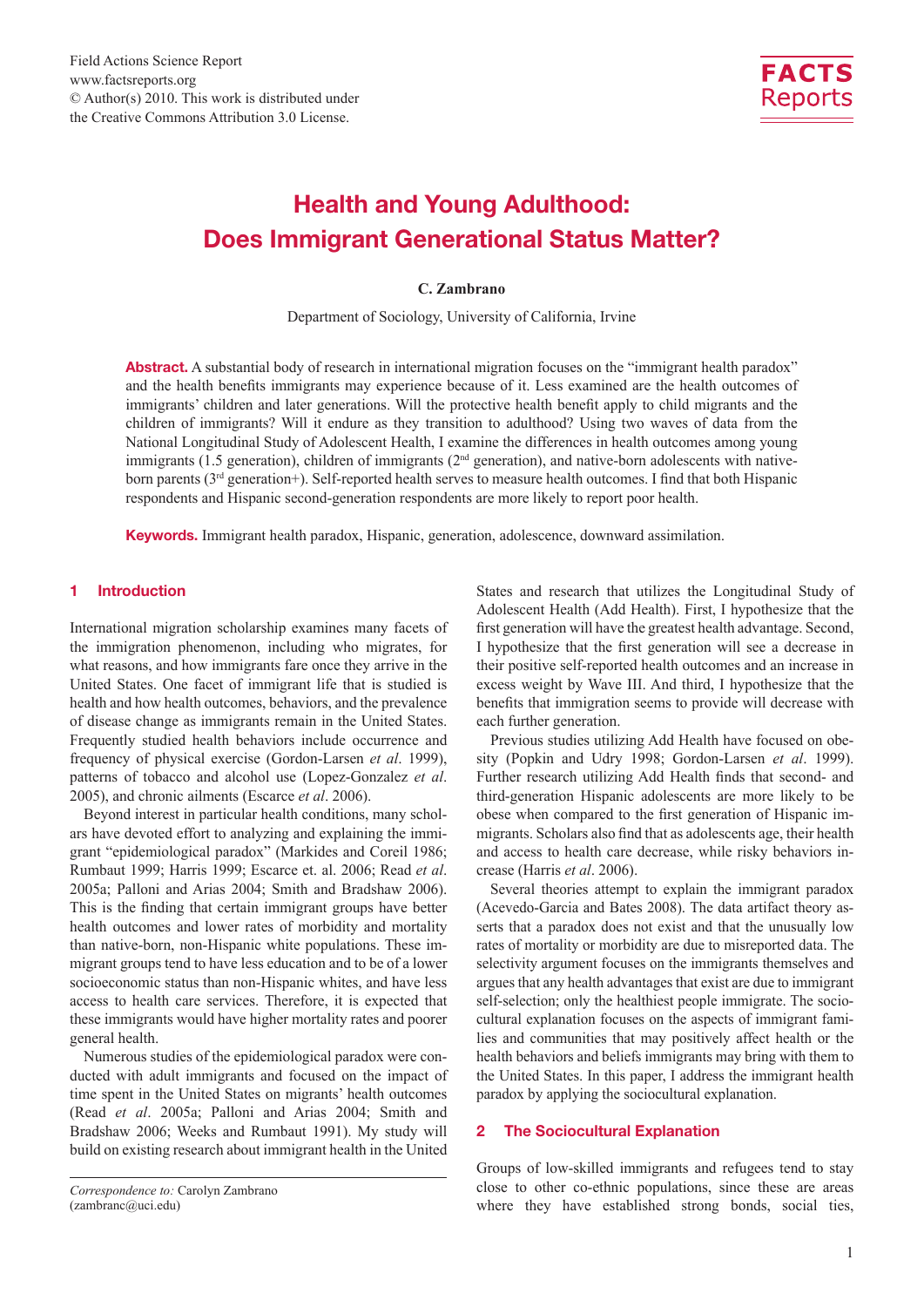and co-ethnic networks and where it is easier to find jobs and housing (Portes and Rumbaut 2001). Groups of more highly educated immigrants are less likely to stay in one area, because their skills enable them to find jobs without established social networks. The sociocultural explanation credits features like social support, co-ethnic communities, familism, religion, and norms related to diet and substance use (Acevedo-Garcia and Bates 2008; Durden 2007; Lopez-Gonzalez *et al*. 2005) as explanations for the immigrant health paradox. Consequently, studies crediting the sociocultural explanation focus on analyzing whether and to what degree these protective factors wane as length of time spent in the United States increases.

However, in addition to maintaining strong family ties and strong co-ethnic communities over generations, ties are also formed with other non-immigrant Americans, which can contribute to the adoption of negative health behaviors. For example, children's consumption of fast food has increased at an amazing rate, from 2% of total energy consumption in the late 1970s to 10% in the mid-1990s (Bowman *et al*. 2004). Such behavior patterns may be part of the reason that later generations of immigrants have a lower health "advantage" than first-generation, foreign-born immigrants (Acevedo-Garcia and Bates 2008). Classical theories posit that through the assimilation process, immigrants "acquire the memories, sentiments, and attitudes of other persons and groups and, by sharing their experience and history, are incorporated with them in a common cultural life" (Park and Burgess 1924, in Rumbaut 1997). If this is the "normal" or "mainstream" environment that immigrants are assimilating to, it is easy to see why immigrants lose any protective health effect and adopt more negative health behaviors. Indeed, children may see adopting these behaviors as part of being "American" and seek the approval of their peers by consuming the same foods and treats that their native-born counterparts enjoy (Santora 2006). In this case, we must wonder if assimilation is actually bad for children's' health (Rumbaut 1999).

#### 3 The Study

#### 3.1 Data

To examine adolescent health, I utilize the National Longitudinal Study of Adolescent Health. Add Health is a nationally representative study that investigates "the causes of health and health-related behaviors of adolescents and their outcomes in young adulthood" (Harris *et al*. 2006). The study features a multi-survey, multi-wave, interdisciplinary design. Add Health also provides information about parental nativity.

I utilize parental data from Wave I (collected in 1994-1995) and adolescent data from Wave II. Wave II data of Add Health were collected between April and August 1996. Add Health used a multistage, stratified, school-based, cluster sampling design, and sampled students from 80 high schools, both public and private (Perreira *et al*. 2005). Wave III data were collected between July 2001 and April 2002 (Carolina Population Center 2008).

#### 3.2 Wave I Measures

The measures I utilize from Wave I are parental responses to questions about use of public assistance programs. In a series of six questions, the parent was asked if any member of the household received Social Security, Supplemental Security Income, Aid to Families with Dependent Children, food stamps, unemployment or worker's compensation, or a housing subsidy. I created a dichotomous variable for use of public assistance if the parent indicated that they or someone in their household had participated in any of these programs.

#### 3.3 Wave II Measures

The dependent variable is self-reported general health. General health is a one-item question: "In general, how is your health? Would you say excellent, very good, good, fair, or poor?" The original scale varies from 1 to 5; for this analysis I created a dichotomous variable by collapsing excellent, very good, and good as the reference category (coded as 0); fair and poor were collapsed to create the poor/fair group (coded as 1). I chose to dichotomize the variable because much of the literature follows this protocol when analyzing self-reported general health (Harris 1999; Harris *et al*. 2006; Read *et al*. 2005a, 2005b).

Furthermore, although there is concern about the adequacy and validity of measures of self-reported health, there is a growing recognition and acceptance of the "perceptual" nature of health (Schuster *et al*. 2004). Both epidemiological research and social support research demonstrate that self-rated health is a strong and important measure of health (Idler and Benyamini 1997; Finch and Vega 2003; Harris *et al*. 2006).

The primary independent variable used is generational status, along with ethnicity. Ethnicity is self-identified by the respondent. Participants who identify as Hispanic/Latino are asked to specify their country or regional heritage — Cuba, Mexico, Puerto Rico, Central and/or South America, or "other Hispanic." In order to determine nativity, I created three separate variables. The first identifies "first-generation" immigrants (respondents born outside the United States). The second identifies "secondgeneration" respondents (native-born but with at least one foreign-born parent). The third identifies the remaining respondents who identified as Hispanic, the "third-plus" generation (respondents who are native-born to native-born parents). This last generational variable is not as specific as would be desirable given that no information exists about the nativity of the respondent's grandparents, so a comparison to a true third generation cannot be made. Families with older histories in the United States will have experiences that are far removed from the contemporary "immigrant experience." Lastly, dichotomous variables identify Hispanic and black respondents, compared to the reference category of non-Hispanic white. Throughout my results, discussion, and conclusion, I refer to respondents born outside of the United States as the "first generation" and the "1.5 generation" interchangeably.

Variables used as controls are characteristics shown to be particularly significant for adolescent health, such as mother's education, family income and use of public assistance, family structure, gender, age, and nativity. Mother's education is measured by four dichotomous variables: less than high school, high school diploma (or equivalent), some college, and bachelor's degree or higher. In the bivariate analysis, I create categories for income. The lowest category is an annual family income of \$34,999 or less. The middle income category is for families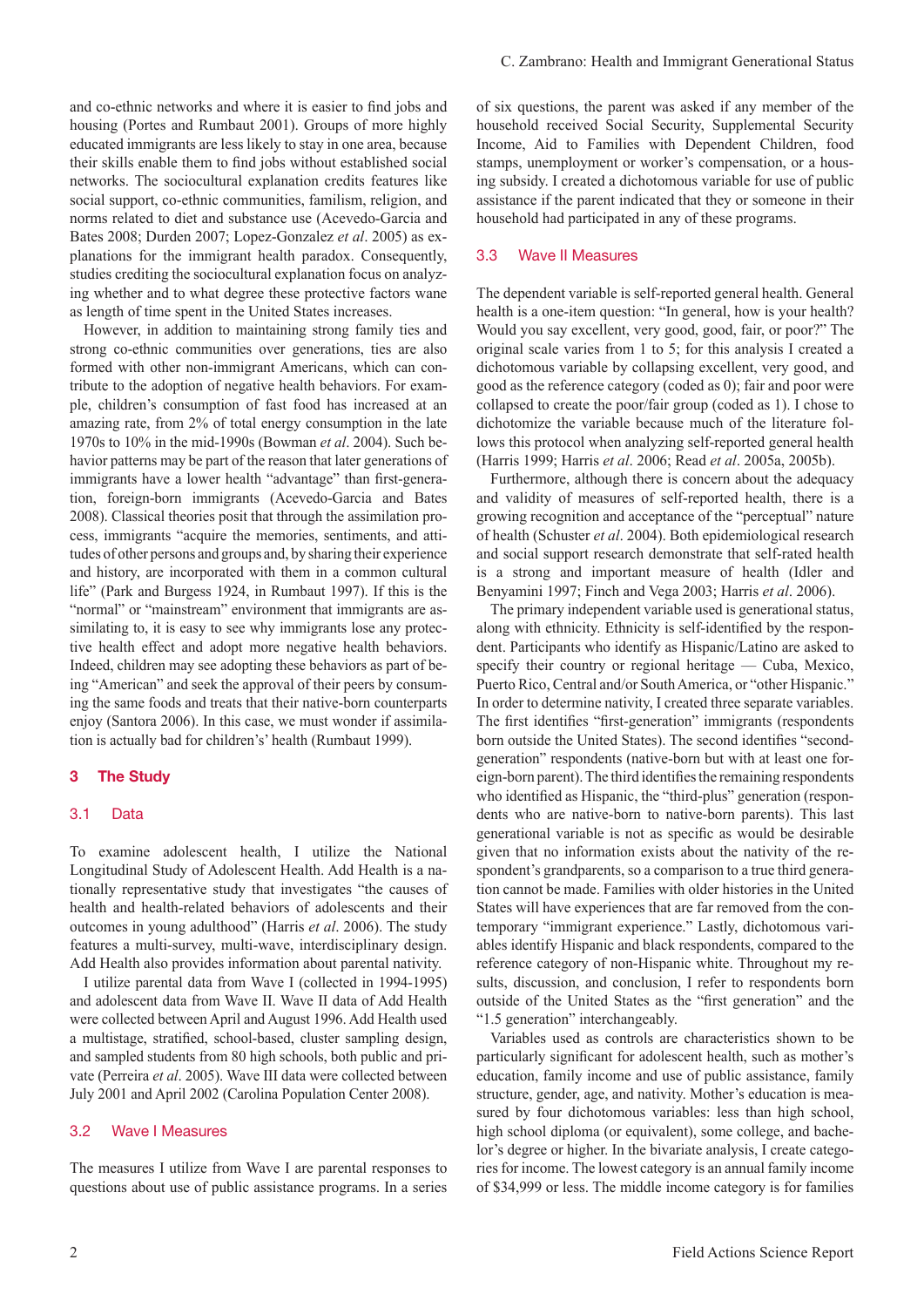with incomes between \$35,000 and \$69,999. The high-income category includes families with incomes above \$70,000. In the multivariate analysis, I utilize income as a continuous variable. The people with whom the adolescent lives determine family structure: two biological parents, stepparents, mother only, or father only. These are all coded as dummy variables.

#### 3.4 Wave III Measures

The dependent variables for Wave III are the same. All the independent variables used in the analysis for Wave III are the same as those used for Wave II. Mother's education and family income were utilized in the Wave III analysis in an effort to determine whether early inequalities have a bearing on later life outcomes, as some research suggests (van den Berg 2006).

#### 3.5 Method

The first part of the analysis is at the bivariate level. The analysis seeks to identify differences on key independent and dependent variables using cross tabulations in conjunction with chi-square tests. Next, a multivariate analysis is performed for each dependent variable, using a series of three logistic regressions. Model

0 is an empty model, which includes demographics (race, age, gender) and nativity. Model 1 includes age, gender, race/ethnicity, and generational variables. Dummy variables were created for ethnicity, generation (i.e., first generation, second generation, third generation) and for the interaction between ethnicity and generational status (i.e., first-generation Hispanic, secondgeneration Hispanic, etc.). Model 2 adds the variables for mother's education, mother's occupational status (blue collar/white collar), and family's use of welfare. Model 3 adds the variables for family structure (nuclear family, stepfamily, or single mother) and for excess weight at Wave II.

#### 4 Findings

#### 4.1 Bivariate Results, Wave II

Table 1 examines selected independent and dependent variables compared across racial categories. At Wave II, there are no significant differences in self-reported health between adolescents of different racial groups. However, there is a significant difference in level of maternal education across racial groups. Hispanic mothers are significantly more likely not to have a high school diploma, and Hispanic mothers are significantly

Table 1. Selected Dependent and Independent Variables, Wave II and Wave III

|                                                                      | Wave II               |                              |                         |                       | Wave III                     |                                |  |  |
|----------------------------------------------------------------------|-----------------------|------------------------------|-------------------------|-----------------------|------------------------------|--------------------------------|--|--|
|                                                                      | White<br>$(N = 5536)$ | <b>Black</b><br>$(N = 2443)$ | Hispanic<br>$(N = 932)$ | White<br>$(N = 5538)$ | <b>Black</b><br>$(N = 2445)$ | <b>Hispanic</b><br>$(N = 933)$ |  |  |
| <b>Self-rated health</b>                                             |                       |                              |                         |                       |                              |                                |  |  |
| Excellent/very good/good                                             | 93.7%                 | 93.5%                        | 92.3%                   | 95.2%                 | 94.9%                        | 94%                            |  |  |
| Fair/poor                                                            | 6.3                   | 6.5                          | 7.7                     | 4.8                   | 5.1                          | 6.0                            |  |  |
| Mother's education (Respondent's education at Wave III)              |                       |                              |                         |                       |                              |                                |  |  |
| Less than high school graduate                                       | 17.5                  | 17.4                         | $44.2***$               | 15.9                  | 15.2                         | 14.4                           |  |  |
| High school graduate                                                 | 37.5                  | 31.8                         | 30.8                    | 32                    | 35.4                         | 33.3                           |  |  |
| Some college                                                         | 19.4                  | 22.3                         | 12.8                    | 40.5                  | 38.3                         | 39.7                           |  |  |
| Bachelor's degree and higher                                         | 25.6                  | 28.6                         | 12.2                    | 11.6                  | 11.1                         | 12.6                           |  |  |
| Mother's occupation                                                  |                       |                              |                         |                       |                              |                                |  |  |
| White collar                                                         | 75.9                  | 72.8                         | 55.2***                 |                       |                              |                                |  |  |
| Blue collar                                                          | 24.1                  | 27.2                         | 44.8                    |                       |                              |                                |  |  |
| Family receiving public assistance (Respondent's PA use at Wave III) |                       |                              |                         |                       |                              |                                |  |  |
| No                                                                   | 79.6                  | 61.6                         | $73.2***$               | 89.9                  | 88.1                         | 89.3*                          |  |  |
| Yes                                                                  | 20.4                  | 38.4                         | 26.8                    | 10.1                  | 11.9                         | 10.7                           |  |  |
| <b>Family Structure</b>                                              |                       |                              |                         |                       |                              |                                |  |  |
| Two-parent home                                                      | 74                    | 44.6                         | 66.6***                 |                       |                              |                                |  |  |
| Stepfamily                                                           | 6.2                   | 5.3                          | 7.3                     |                       |                              |                                |  |  |
| Single parent                                                        | 19.8                  | 50.1                         | 26.3                    |                       |                              |                                |  |  |
| Respondent's marital status at Wave III                              |                       |                              |                         |                       |                              |                                |  |  |
| Single                                                               |                       |                              |                         | 84.4                  | 81.9                         | $82.9^{\wedge}$                |  |  |
| Married                                                              |                       |                              |                         | 15.6                  | 18.1                         | 17.1                           |  |  |
| Ethnicity                                                            |                       |                              |                         |                       |                              |                                |  |  |
| Mexican                                                              |                       |                              | 41.8                    |                       |                              |                                |  |  |
| Cuban                                                                |                       |                              | 23.2                    |                       |                              |                                |  |  |
| Puerto Rican                                                         |                       |                              | 15.2                    |                       |                              |                                |  |  |
| Central/S. America                                                   |                       |                              | 10.5                    |                       |                              |                                |  |  |
| Other Hispanic                                                       |                       |                              | 9.3                     |                       |                              |                                |  |  |
| Age in years <sup>a</sup>                                            | $16.1 (1.7)^{b}$      | 16(1.8)                      | 16.4(1.7)               | 22.2(1.6)             | 22.1(1.6)                    | 22.2(1.6)                      |  |  |

 $\gamma_p = 0.10$ ,  $\gamma_p = 0.05$ ,  $\gamma_p = 0.01$ ,  $\gamma_p = 0.000$ 

<sup>a</sup> mean scores. <sup>b</sup> standard deviation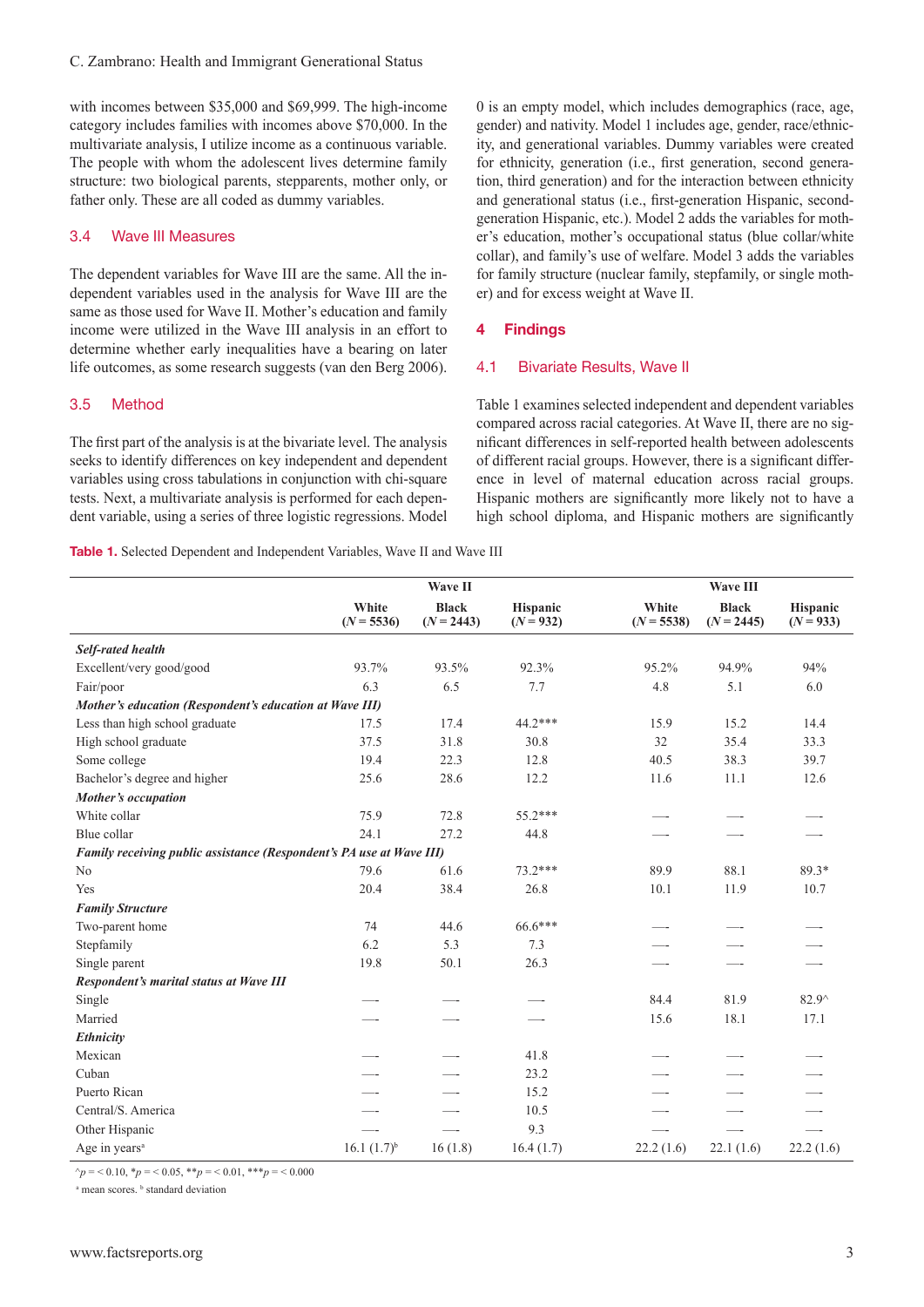less likely to have graduated from college. White mothers are significantly more likely to have a high school diploma.

There is also a significant difference in the use of public assistance between ethnic groups. White students had the highest percentage of families not receiving public assistance, and black students are more likely to be a part of families that are utilizing public assistance. White respondents have the highest rates of two-parent homes; Hispanic respondents also have a very high rate of two-parent homes. In contrast, black respondents have the highest rates of single-parent homes.

#### 4.2 Bivariate Results, Wave III

There is no significant difference in self-reported health between respondents of different ethnic groups at Wave III. However, there are significant differences between respondents of different ethnic groups in use of public assistance. Black respondents are more likely to report the use of public assistance, while white respondents are the least likely group to use public assistance. Additionally, white respondents are more likely be to single, while black respondents are more likely to be married.

#### 4.3 Multivariate Results, Wave III

Table 2 shows the results of a logistic regression for the odds of reporting fair or poor health at Wave III. At Model 1, secondgeneration respondents were less likely to report fair or poor health. Second-generation Hispanic respondents were actually more likely to report fair or poor health. Model 2 adds controls for maternal education, family's use of welfare, and maternal occupation, although second-generation respondents remain as likely to report fair or poor health at the same level as in Model 1. However, the likelihood of second-generation Hispanic respondents to report poor health actually increases from Model 1. Finally, Model 3 adds a control for family structure and for re-

Table 2. Logistic Regression Coefficients for Odds of Reporting Fair/Poor Health Using Add Health at Wave III, Controlling for Reporting Fair/ Poor Health at Wave II

|                                                     | Model 0   |                   | Model 1   |            | Model 2   |                   | Model 3   |            |
|-----------------------------------------------------|-----------|-------------------|-----------|------------|-----------|-------------------|-----------|------------|
|                                                     | <b>OR</b> | <b>Std. Error</b> | OR        | Std. Error | <b>OR</b> | <b>Std. Error</b> | <b>OR</b> | Std. Error |
| <b>Demographics</b>                                 |           |                   |           |            |           |                   |           |            |
| Hispanic                                            | 1.42      | 0.31              | 1.36      | 0.37       | 1.36      | 0.37              | $1.59*$   | 0.42       |
| <b>Black</b>                                        | 1.16      | 0.2               | 1.16      | 0.37       | 1.17      | 0.2               | 1.2       | 0.22       |
| $(Ref = white)$                                     |           |                   |           |            |           |                   |           |            |
| Age                                                 | 0.97      | 0.04              | 0.93      | 0.04       | 0.97      | 0.04              | 0.99      | 0.44       |
| Female                                              | 0.99      | 0.13              | 0.99      | 0.13       | 0.99      | 0.13              | 0.95      | 0.13       |
| <b>Nativity</b>                                     |           |                   |           |            |           |                   |           |            |
| 2.0 generation                                      | 1.11      | 0.42              | $0.01**$  | 0.14       | $0.01**$  | 0.01              | $0.02**$  | 0.02       |
| 3.0 generation                                      | 1.14      | 0.17              | 1.14      | 0.17       | 1.11      | 0.16              | 1.44      | 0.35       |
| $(Ref = 1.5 generation)$                            |           |                   |           |            |           |                   |           |            |
| Nativity by ethnicity                               |           |                   |           |            |           |                   |           |            |
| Hispanic 2.0 generation                             |           |                   | $112.7**$ | 117.3      | $115.2**$ | 120.0             | 95.74**   | 99.3       |
| Hispanic 3.0 generation+                            |           |                   | 0.81      | 0.41       | 0.82      | 0.42              | 0.80      | 0.42       |
| $(Ref = Hispanic 1.5 generation)$                   |           |                   |           |            |           |                   |           |            |
| Mother's education                                  |           |                   |           |            |           |                   |           |            |
| High school diploma                                 |           |                   |           |            | 0.95      | 0.17              | 0.94      | 0.17       |
| Some college                                        |           |                   |           |            | 0.98      | 0.24              | 1.06      | 0.26       |
| College or beyond                                   |           |                   |           |            | 1.15      | 0.22              | 1.15      | 0.23       |
| $(Ref = < high school diploma)$                     |           |                   |           |            |           |                   |           |            |
| Use of public assistance                            |           |                   |           |            |           |                   |           |            |
| Family receiving public assistance                  |           |                   |           |            | 0.89      | 0.13              | 0.87      | 0.13       |
| (Ref = not receiving public assistance)             |           |                   |           |            |           |                   |           |            |
| Mother's occupation                                 |           |                   |           |            |           |                   |           |            |
| Blue-collar occupation                              |           |                   |           |            | 1.05      | 0.19              | 0.93      | 0.17       |
| (Ref = white-collar occupation)                     |           |                   |           |            |           |                   |           |            |
| <b>Family structure</b>                             |           |                   |           |            |           |                   |           |            |
| Stepfamily                                          |           |                   |           |            |           |                   | 1.65      | 0.55       |
| Single parent                                       |           |                   |           |            |           |                   | 1.44      | 0.93       |
| $(Ref = two-part home)$                             |           |                   |           |            |           |                   |           |            |
| Self-reported "fair/poor" general health at Wave II |           |                   |           |            |           |                   | 0.95      | 0.3        |
| Constant                                            | $0.08**$  | 0.07              | $0.08**$  | 0.07       | $0.08**$  | 0.07              | $0.04**$  | 0.05       |
| Observations                                        | 8933      |                   | 8933      |            | 8933      |                   | 8667      |            |
| $\rm DF$                                            | 6         |                   | $8\,$     |            | 13        |                   | 16        |            |

 $*_p = 0.05$ ,  $*_p = 0.01$ ,  $**_p = 0.001$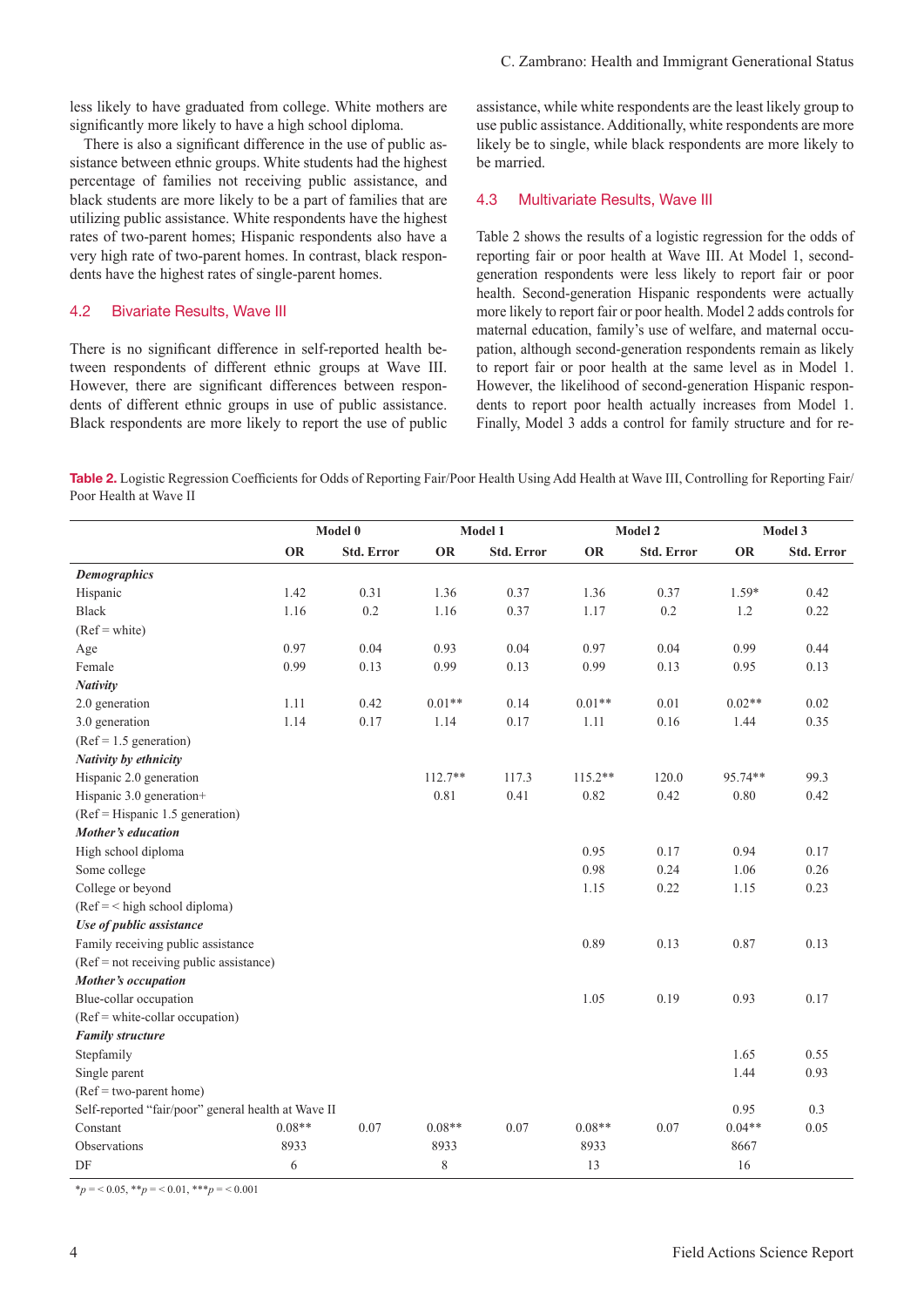porting fair or poor health at Wave II; the odds of Hispanic respondents reporting poor health becomes statistically significant.

#### 4.4 Limitations of the Results

I decided to use self-reported general health as a dependent variable, given that perception of health is an important part of overall well-being. In addition, it has been employed by researchers in existing literature (Read *et al*. 2005a; Gorber 2007). Nevertheless, it is far from a perfect way to assess health. The generational variables are imprecise, partly because of my limited sample size and partly because of the survey design. I hope in future studies to differentiate between "2.0 generation" adolescents and "2.5 generation" adolescents (adolescents with one immigrant parent and one foreign-born parent). I also hope to analyze and categorize first-generation immigrants more accurately, perhaps by age at arrival to the United States. Unfortunately, the third-generation variable will remain imprecise, given that questions about the nativity of respondents' grandparents were not included.

#### **Discussion and Conclusion**

Prior studies find that foreign-born adolescents enjoy better health outcomes than non-Hispanic whites. I theorized that first-generation immigrants would have better health outcomes because they enjoy the positive effects of strong immigrant social networks. I hypothesized that first-generation adolescents would lose some of this health advantage as they aged. Lastly, I hypothesized that this protective effect would decrease over generations, such that the second generation would have lower positive health outcomes than the first, and the third would have lower positive outcomes than the second.

There is no statistically significant difference between generations for general health in Wave II or Wave III. In the Wave III multivariate analysis (table 2), Hispanic respondents have higher odds of reporting poor health. The first generation does not appear to have higher odds for self-reported health; secondgeneration respondents are significantly less likely to report poor health. However, second-generation Hispanic respondents have higher odds for reporting poor health.

It is well established that as adolescents age they become more sedentary, and unhealthy habits and behaviors increase (Harris *et al*. 2006). The generational results are very interesting; although the results are not significant, third-generation respondents actually have lower odds of reporting poor health. The story of the Hispanic second generation appears to be one of downward assimilation; many researchers have found evidence for downward assimilation and persistent inequality. Telles and Ortiz (2008) find that acculturation still eludes later generations and that the third and fourth generations do worst of all. However, in the present results the story of the third generation appears to be one of upward mobility—in health, in this case—although this is not necessarily evidence of assimilation to the "mainstream," since the white mainstream is less healthy.

These conflicting findings demonstrate the need for a more thorough investigation before conclusions can be drawn. This is especially important to keep in mind for the present study, given that the third-generation variable is very imprecise. There is no way to determine whether the respondents are part of a true third generation—that is, with grandparents who are immigrants and parents who are the children of immigrants or if they are further removed from any history of immigration. We have no way to ascertain how being Hispanic affects the respondents' everyday lives or if it is a demographic characteristic that they only experience when asked to state their race on official documents.

Further research is needed to examine the relationship between health and immigrant status. Future research should disaggregate the "Hispanic" ethnic category in order to identify specific health patterns among immigrants of different nationalities and ethnicities. Additionally, specific health behaviors such as physical activity patterns, diet, and beliefs about health among immigrant adolescents should be scrutinized, as well as how these characteristics may change as adolescents mature.

#### 5.1 Policy

Health, obesity, and health care are popular topics in the media and in civic life. Many U.S. states have sponsored antiobesity measures designed to stimulate physical activity, reduce consumption of high-fat foods, or encourage a healthy and balanced diet. Indeed, Michelle Obama has made it a priority to reduce childhood obesity by encouraging exercise and healthier eating. Childhood obesity can be a predictor for future health problems and chronic illnesses, and Latinos are especially at risk for Type II diabetes. Diabetes has always been viewed as a disease of middle age, but researchers are finding that more children are being diagnosed with Type II diabetes, which can shorten life expectancy by an average of twelve years (Manuel and Schultz 2004). Excess weight can also lead to high blood pressure, heart disease, and myriad other conditions that affect quality of life and overall life expectancy. Latina women are especially at risk for being overweight (Yeh *et al*. 2009). Additionally, women are more likely to lose the protective effect of immigration more rapidly than men (Hao and Kim 2009), so later generations of Latina women are at the highest risk. Only time will tell if early policy interventions in childhood and adolescence will succeed in improving the health and overall quality of life for Americans, immigrants included.

#### Note:

This research uses data from Add Health, a program project directed by Kathleen Mullan Harris and designed by J. Richard Udry, Peter S. Bearman, and Kathleen Mullan Harris at the University of North Carolina at Chapel Hill, and funded by grant P01-HD31921 from the Eunice Kennedy Shriver National Institute of Child Health and Human Development, with cooperative funding from 23 other federal agencies and foundations. Special acknowledgment is due Ronald R. Rindfuss and Barbara Entwisle for assistance in the original design. Information on how to obtain the Add Health data files is available on the Add Health website (http://www.cpc.unc.edu/addhealth). No direct support was received from grant P01-HD31921 for this analysis."